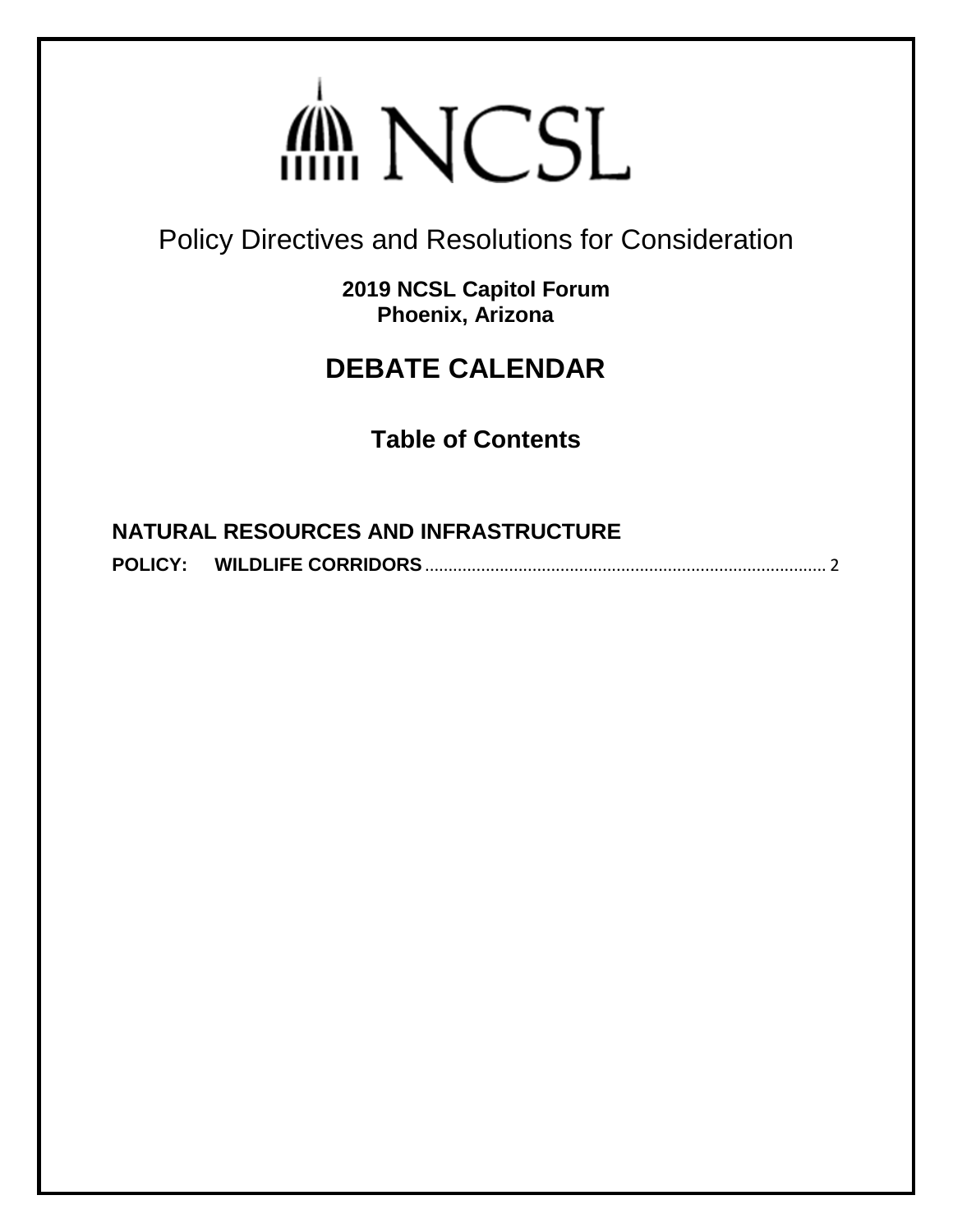<span id="page-1-0"></span>

| $\mathbf{1}$   | <b>COMMITTEE:</b>                                                                               | NATURAL RESOURCES AND INFRASTRUCTURE                                                         |  |  |
|----------------|-------------------------------------------------------------------------------------------------|----------------------------------------------------------------------------------------------|--|--|
| $\overline{2}$ | <b>POLICY:</b>                                                                                  | <b>WILDLIFE CORRIDORS</b>                                                                    |  |  |
| 3              | TYPE:                                                                                           | <b>RESOLUTION</b>                                                                            |  |  |
| 4              | <b>WHEREAS, populations of fish, wildlife, and plant species in the United States are on</b>    |                                                                                              |  |  |
| 5              | the decline, in fact, estimates suggest that one in five native species is at risk of           |                                                                                              |  |  |
| 6              | extinction; and                                                                                 |                                                                                              |  |  |
| $\overline{7}$ |                                                                                                 |                                                                                              |  |  |
| 8              | <b>WHEREAS,</b> a major threat to fish, wildlife, and plant species in the United States is the |                                                                                              |  |  |
| 9              | loss, degradation, fragmentation, and obstruction of their natural habitats; and                |                                                                                              |  |  |
| 10             |                                                                                                 |                                                                                              |  |  |
| 11             | <b>WHEREAS, wildlife are losing the ability to move across landscapes reducing their</b>        |                                                                                              |  |  |
| 12             | ability to respond to changes in habitat, food availability, and climate; and                   |                                                                                              |  |  |
| 13             |                                                                                                 |                                                                                              |  |  |
| 14             | WHEREAS, wildlife-vehicle collisions cost over \$8 billion each year and pose a risk to         |                                                                                              |  |  |
| 15             | human and wildlife health; and                                                                  |                                                                                              |  |  |
| 16             |                                                                                                 |                                                                                              |  |  |
| 17             | WHEREAS, wildlife corridors facilitate the movement of wildlife across the landscape;           |                                                                                              |  |  |
| 18             | and                                                                                             |                                                                                              |  |  |
| 19             |                                                                                                 |                                                                                              |  |  |
| 20             | <b>WHEREAS, states are recognizing that wildlife corridors and wildlife crossings are</b>       |                                                                                              |  |  |
| 21             | important for protecting native species as well as reducing wildlife-vehicle collisions and     |                                                                                              |  |  |
| 22<br>23       | are taking actions; and                                                                         |                                                                                              |  |  |
| 24             |                                                                                                 | <b>WHEREAS, the Wildlife Corridors Conservation Act will help create a system of</b>         |  |  |
| 25             |                                                                                                 | federally designated wildlife corridors across the United States on federal lands; and       |  |  |
| 26             |                                                                                                 |                                                                                              |  |  |
| 27             |                                                                                                 | <b>WHEREAS, the Wildlife Corridors Conservation Act will also provide funding and</b>        |  |  |
| 28             |                                                                                                 | incentives for the protection of wildlife corridors by state and tribal agencies and private |  |  |
| 29             | landowners on non-federal lands; and                                                            |                                                                                              |  |  |
| 30             |                                                                                                 |                                                                                              |  |  |